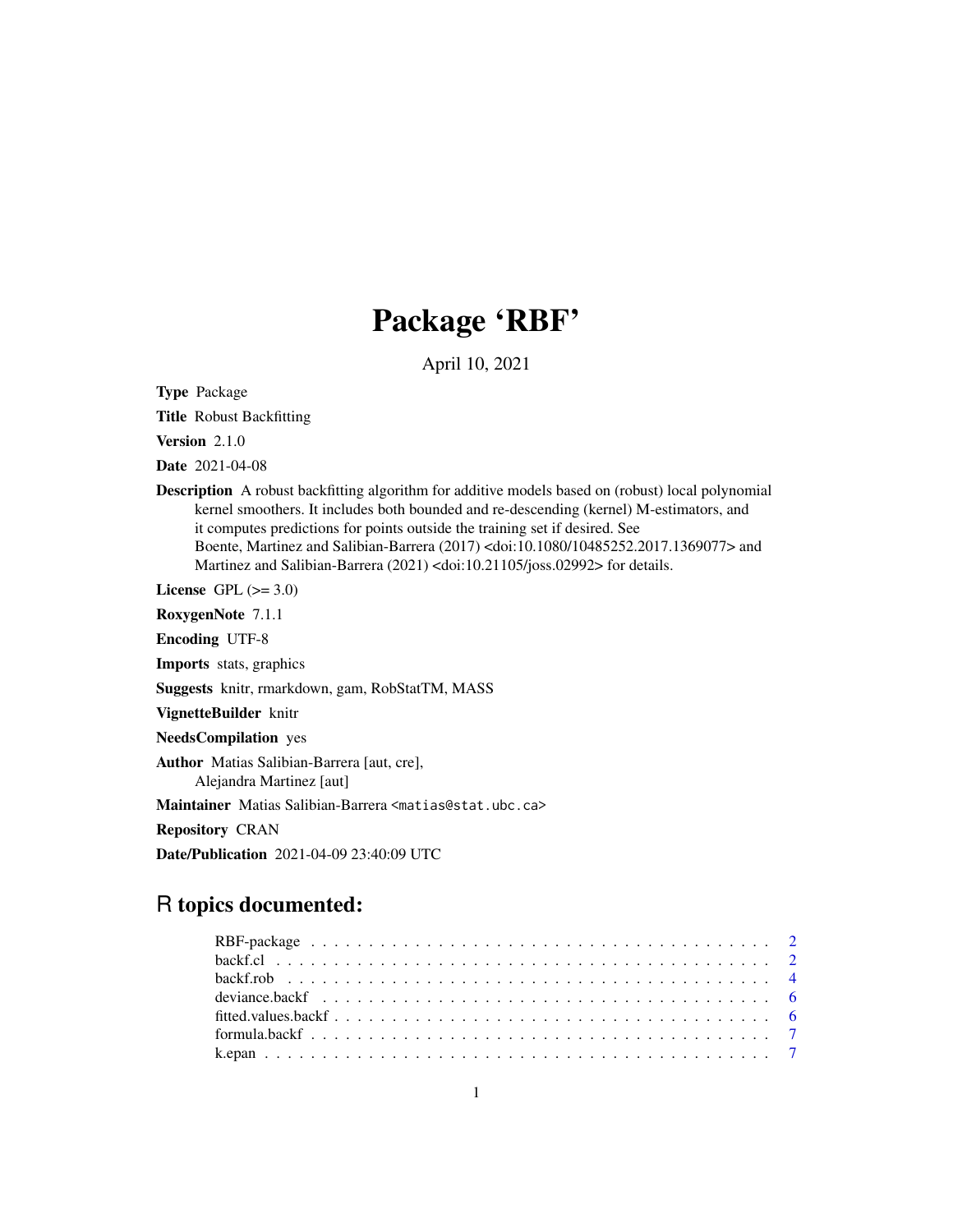#### <span id="page-1-0"></span> $2 \text{ backf.}$ cl

| Index |  |  |  |  |  |  |  |  |  |  |  |  |  |  |  |  |  |  |  | 13 |
|-------|--|--|--|--|--|--|--|--|--|--|--|--|--|--|--|--|--|--|--|----|
|       |  |  |  |  |  |  |  |  |  |  |  |  |  |  |  |  |  |  |  |    |
|       |  |  |  |  |  |  |  |  |  |  |  |  |  |  |  |  |  |  |  |    |
|       |  |  |  |  |  |  |  |  |  |  |  |  |  |  |  |  |  |  |  |    |
|       |  |  |  |  |  |  |  |  |  |  |  |  |  |  |  |  |  |  |  |    |
|       |  |  |  |  |  |  |  |  |  |  |  |  |  |  |  |  |  |  |  |    |
|       |  |  |  |  |  |  |  |  |  |  |  |  |  |  |  |  |  |  |  |    |
|       |  |  |  |  |  |  |  |  |  |  |  |  |  |  |  |  |  |  |  |    |

RBF-package *A robust backfitting algorithm for additive models.*

## Description

A robust backfitting algorithm for additive models.

## Details

| Package: | RBF        |
|----------|------------|
| Type:    | Package    |
| Version: | 1.0        |
| Date:    | 2015-01-19 |
| License: | GPL 3.0    |

## Author(s)

Matias Salibian-Barrera, Alejandra Martinez Maintainer: Matias Salibian-Barrera <matias@stat.ubc.ca>

#### References

Boente G, Martinez A, Salibian-Barrera M. Robust estimators for additive models using backfitting. Journal of Nonparametric Statistics, 2017; 29:744-767. https://doi.org/10.1080/10485252.2017.1369077

<span id="page-1-1"></span>backf.cl *Classic Backfitting*

## Description

This function computes the standard backfitting algorithm for additive models.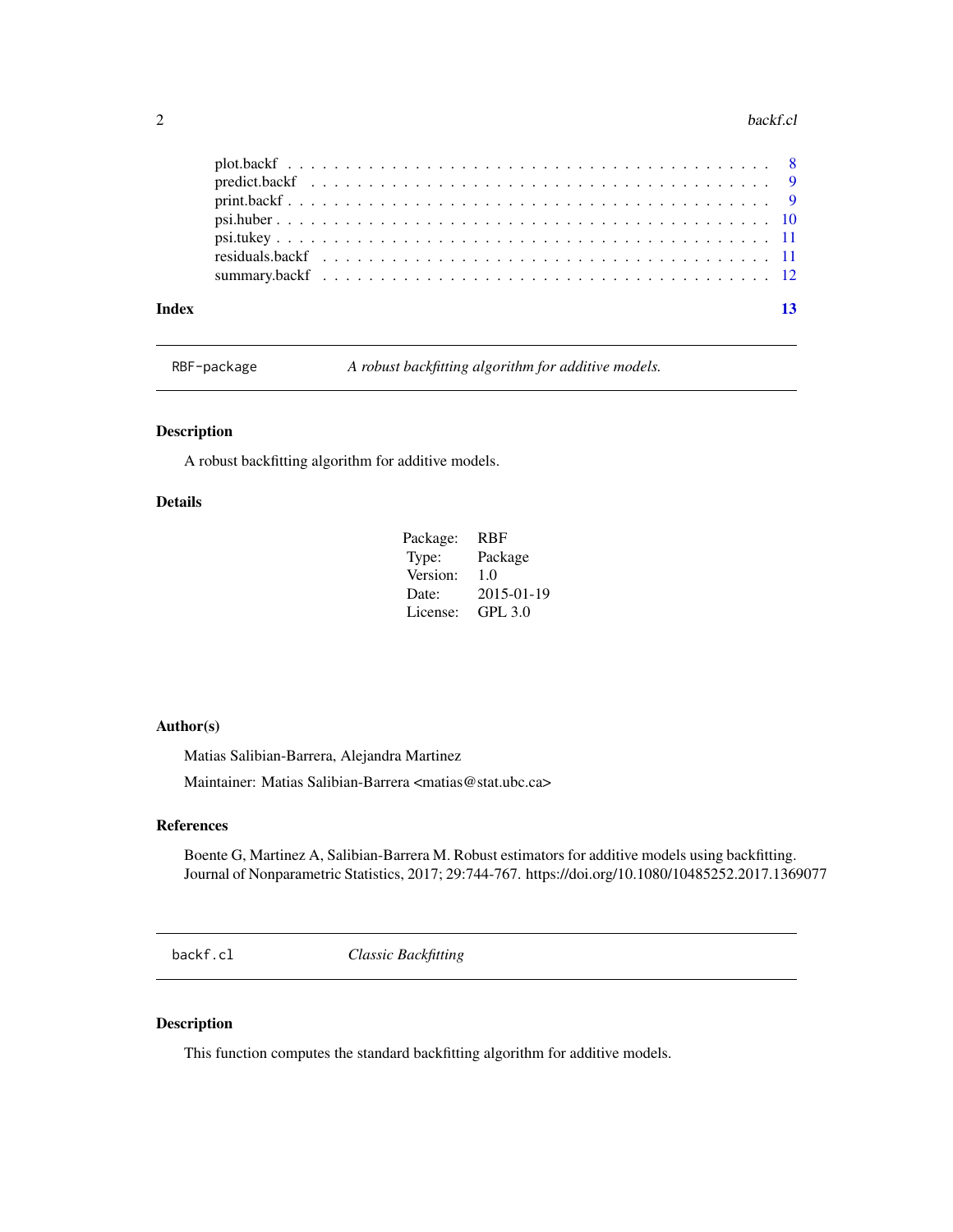#### <span id="page-2-0"></span>backf.cl 3

## Usage

```
backf.cl(
  formula,
  data,
  subset,
 point = NULL,
 windows,
 epsilon = 1e-06,
  degree = 0,
 prob = NULL,
 max.it = 100)
```
## Arguments

| formula | an object of class formula (or one that can be coerced to that class): a symbolic<br>description of the model to be fitted.                                                                                                                                                                |
|---------|--------------------------------------------------------------------------------------------------------------------------------------------------------------------------------------------------------------------------------------------------------------------------------------------|
| data    | an optional data frame, list or environment (or object coercible by as data frame<br>to a data frame) containing the variables in the model. If not found in data,<br>the variables are taken from environment (formula), typically the environment<br>from which the function was called. |
| subset  | an optional vector specifying a subset of observations to be used in the fitting<br>process.                                                                                                                                                                                               |
| point   | matrix of points where predictions will be computed and returned.                                                                                                                                                                                                                          |
| windows | vector of bandwidths for the local polynomial smoother, one per explanatory<br>variable.                                                                                                                                                                                                   |
| epsilon | convergence criterion. Maximum allowed relative difference between consecu-<br>tive estimates                                                                                                                                                                                              |
| degree  | degree of the local polynomial smoother. Defaults to 0 (local constant).                                                                                                                                                                                                                   |
| prob    | vector of probabilities of observing each response (length n). Defaults to NULL<br>and in that case it is ignored.                                                                                                                                                                         |
| max.it  | Maximum number of iterations for the algorithm.                                                                                                                                                                                                                                            |
|         |                                                                                                                                                                                                                                                                                            |

## Details

This function computes the standard backfitting algorithm for additive models, using a squared loss function and local polynomial smoothers.

## Value

A list with the following components:

| alpha      | Estimate for the intercept.                                                             |
|------------|-----------------------------------------------------------------------------------------|
| g.matrix   | Matrix of estimated additive components (n by p).                                       |
| prediction | Matrix of estimated additive components for the points listed in the argument<br>point. |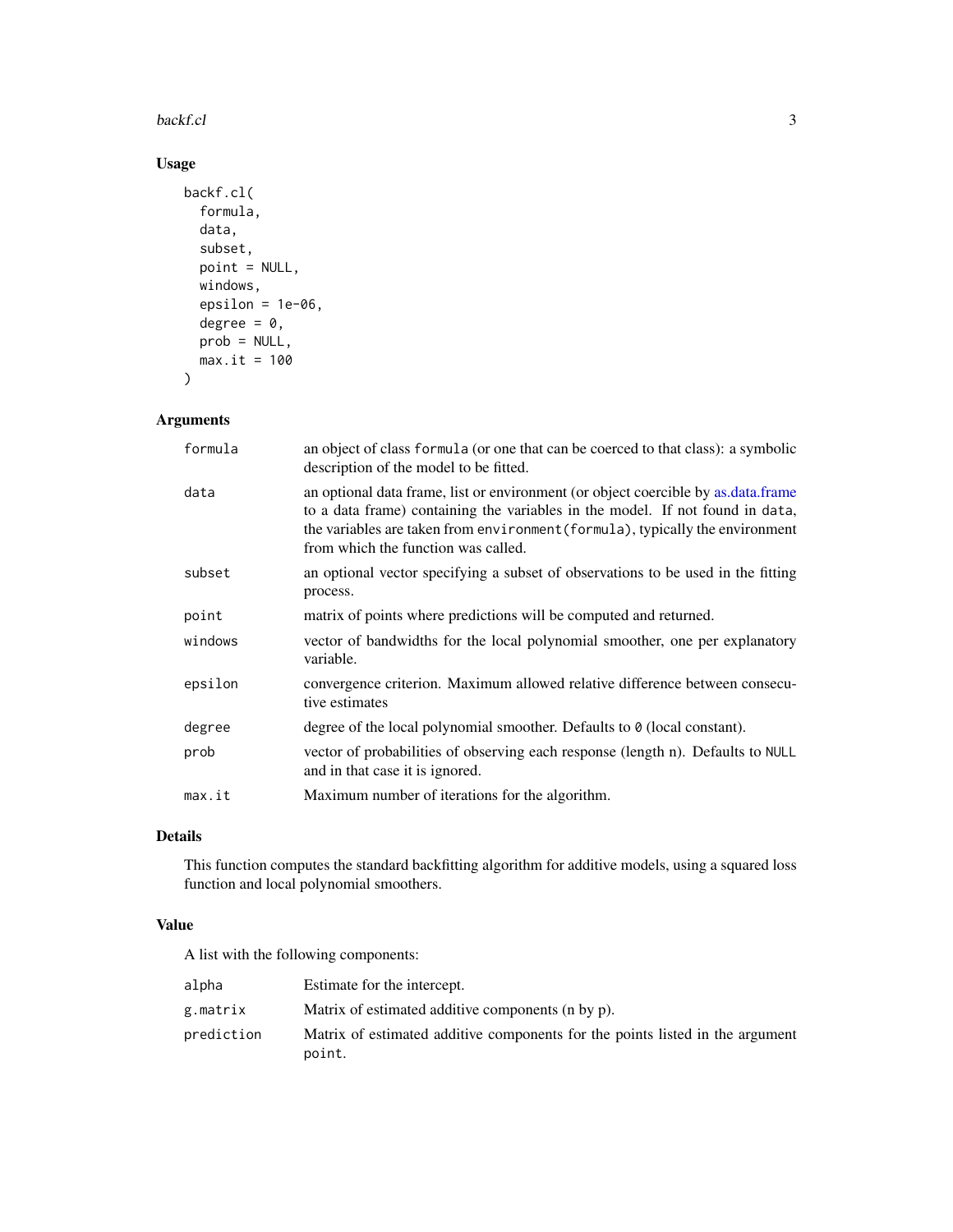#### <span id="page-3-0"></span>Author(s)

Matias Salibian-Barrera, <matias@stat.ubc.ca>, Alejandra Martinez

#### References

Hasie, TJ and Tibshirani, RJ. Generalized Additive Models, 1990. Chapman and Hall, London.

## Examples

```
data(airquality)
tmp <- backf.cl(Ozone ~ Solar.R + Wind + Temp, data=airquality,
subset=complete.cases(airquality), windows=c(130, 9, 10), degree=1)
```
<span id="page-3-1"></span>

backf.rob *Robust Backfitting*

## Description

This function computes a robust backfitting algorithm for additive models

## Usage

```
backf.rob(
  formula,
  data,
  subset,
  windows,
  point = NULL,
  epsilon = 1e-06,
  degree = 0,
  sigma.hat = NULL,
  prob = NULL,
 max.it = 50,
 k.h = 1.345,
 k.t = 4.685,type = "Huber"
\lambda
```
#### Arguments

| formula | an object of class formula (or one that can be coerced to that class): a symbolic<br>description of the model to be fitted.                                        |
|---------|--------------------------------------------------------------------------------------------------------------------------------------------------------------------|
| data    | an optional data frame, list or environment (or object coercible by as data frame<br>to a data frame) containing the variables in the model. If not found in data, |
|         | the variables are taken from environment (formula), typically the environment                                                                                      |
|         | from which the function was called.                                                                                                                                |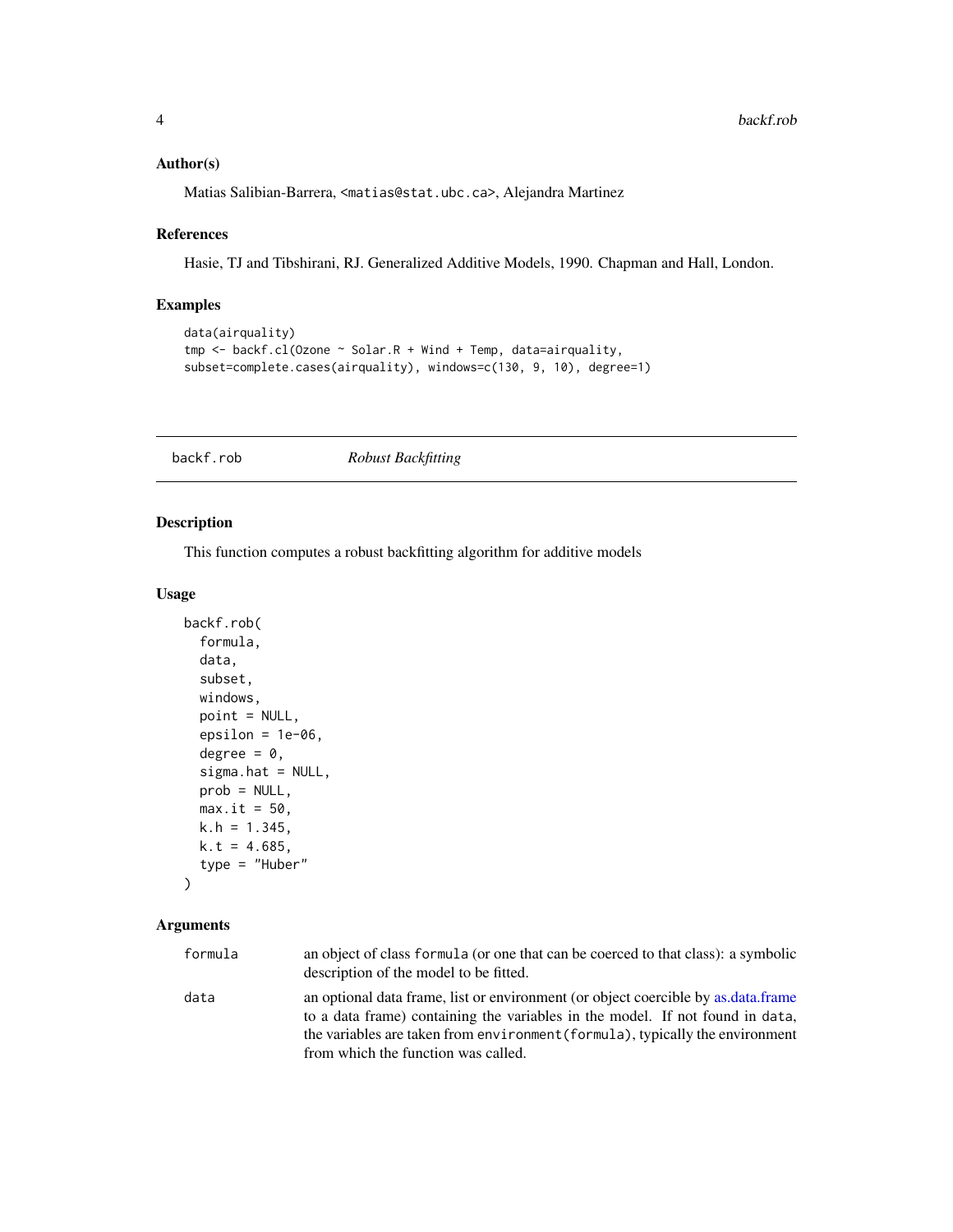#### <span id="page-4-0"></span>backf.rob 5

| subset    | an optional vector specifying a subset of observations to be used in the fitting<br>process.                               |
|-----------|----------------------------------------------------------------------------------------------------------------------------|
| windows   | vector of bandwidths for the local polynomial smoother, one per explanatory<br>variable.                                   |
| point     | matrix of points where predictions will be computed and returned.                                                          |
| epsilon   | convergence criterion. Maximum allowed relative difference between consecu-<br>tive estimates                              |
| degree    | degree of the local polynomial smoother. Defaults to 0 (local constant).                                                   |
| sigma.hat | estimate of the residual standard error. If NULL (default) we use the mad of the<br>residuals obtained with local medians. |
| prob      | vector of probabilities of observing each response (length n). Defaults to NULL<br>and in that case it is ignored.         |
| max.it    | Maximum number of iterations for the algorithm.                                                                            |
| k.h       | tuning constant for a Huber-type loss function.                                                                            |
| k.t       | tuning constant for a Tukey-type loss function.                                                                            |
| type      | one of either 'Tukey' or 'Huber'.                                                                                          |

### Details

This function computes a robust backfitting algorithm for additive models using robust local polynomial smoothers.

## Value

A list with the following components:

| alpha      | Estimate for the intercept.                                                             |
|------------|-----------------------------------------------------------------------------------------|
| g.matrix   | Matrix of estimated additive components (n by p).                                       |
| prediction | Matrix of estimated additive components for the points listed in the argument<br>point. |
| sigma.hat  | Estimate of the residual standard error.                                                |

## Author(s)

Matias Salibian-Barrera, <matias@stat.ubc.ca>, Alejandra Martinez

### References

Boente G, Martinez A, Salibian-Barrera M. Robust estimators for additive models using backfitting. Journal of Nonparametric Statistics, 2017; 29:744-767. https://doi.org/10.1080/10485252.2017.1369077

## Examples

```
data(airquality)
tmp <- backf.rob(Ozone ~ Solar.R + Wind + Temp, data=airquality,
subset=complete.cases(airquality), windows=c(136.7, 8.9, 4.8), degree=1)
```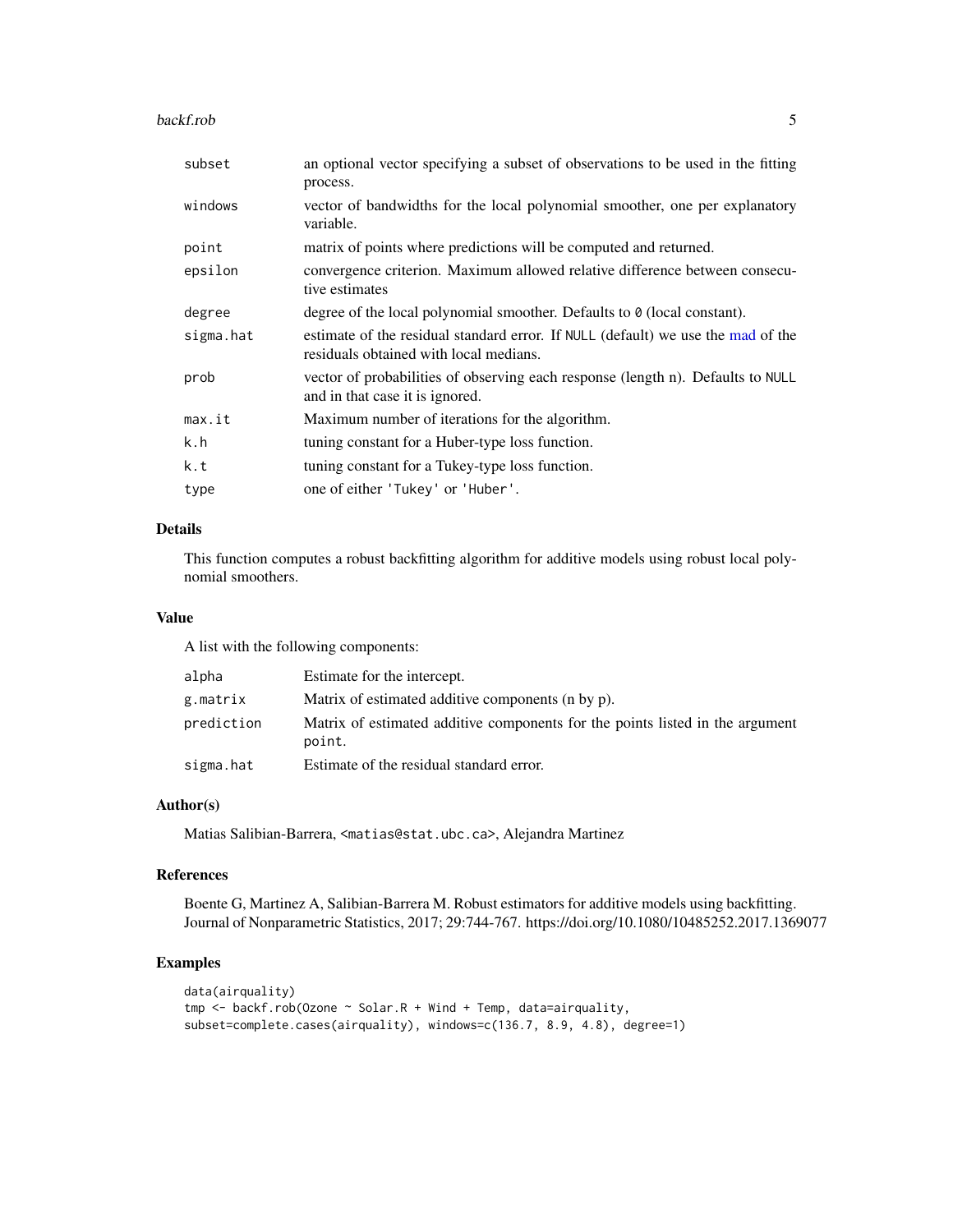<span id="page-5-0"></span>

## Description

This function returns the deviance of the fitted additive model using one of the three classical or robust marginal integration estimators, as computed with [backf.cl](#page-1-1) or [backf.rob](#page-3-1).

## Usage

```
## S3 method for class 'backf'
deviance(object, ...)
```
#### Arguments

| object  | an object of class backf, a result of a call to backf.cl or backf.rob. |
|---------|------------------------------------------------------------------------|
| $\cdot$ | additional other arguments. Currently ignored.                         |

### Value

A real number.

#### Author(s)

Alejandra Mercedes Martinez <ale\_m\_martinez@hotmail.com>

fitted.values.backf *Fitted values for objects of class* backf

#### Description

This function returns the fitted values given the covariates of the original sample under an additive model using a classical or robust marginal integration procedure estimator computed with backf.cl or backf.rob.

## Usage

```
fitted.values.backf(object, ...)
```
#### Arguments

| object   | an object of class backf, a result of a call to backf.cl or backf.rob. |
|----------|------------------------------------------------------------------------|
| $\cdots$ | additional other arguments. Currently ignored.                         |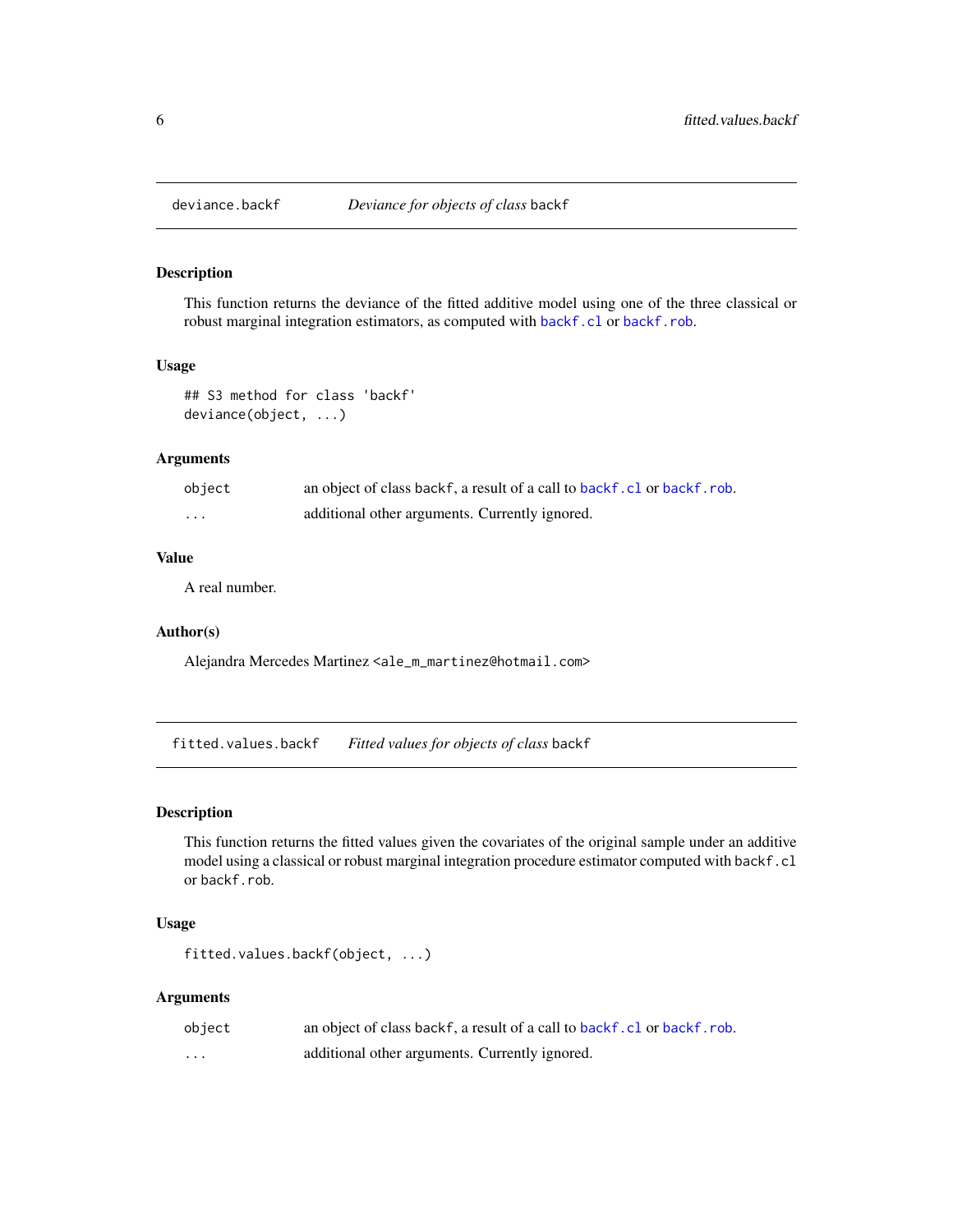## <span id="page-6-0"></span>formula.backf 7

## Value

A vector of fitted values.

## Author(s)

Alejandra Mercedes Martinez <ale\_m\_martinez@hotmail.com>

formula.backf *Additive model formula*

## Description

Description of the additive model formula extracted from an object of class backf.

#### Usage

```
## S3 method for class 'backf'
formula(x, \ldots)
```
## Arguments

|   | an object of class backf, a result of a call to backf.cl or backf.rob. |
|---|------------------------------------------------------------------------|
| . | additional other arguments. Currently ignored.                         |

## Value

A model formula.

## Author(s)

Alejandra Mercedes Martinez <ale\_m\_martinez@hotmail.com>

k.epan *Epanechnikov kernel*

## Description

This function evaluates an Epanechnikov kernel

## Usage

k.epan(x)

## Arguments

x a vector of real numbers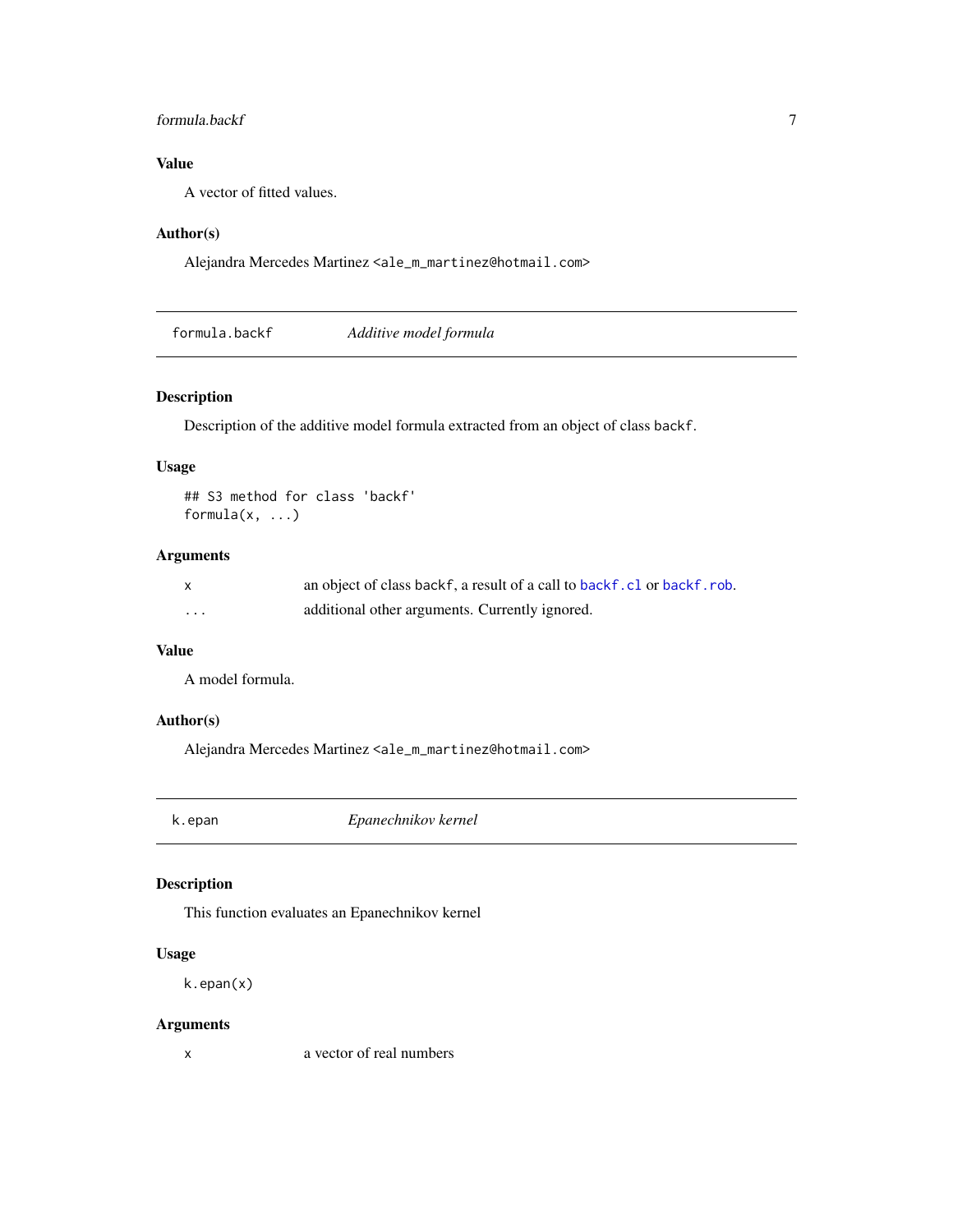## <span id="page-7-0"></span>Details

This function evaluates an Epanechnikov kernel

#### Value

A vector of the same length as x where each entry is  $0.75 \times (1 - x^2)$  if  $x < 1$  and 0 otherwise.

#### Author(s)

Matias Salibian-Barrera, <matias@stat.ubc.ca>, Alejandra Martinez

#### Examples

x <- seq(-2, 2, length=10) k.epan(x)

plot.backf *Diagnostic plots for objects of class* backf

#### Description

Plot method for objects of class backf.

#### Usage

## S3 method for class 'backf'  $plot(x, ask = FALSE, which = 1:np, ...)$ 

#### Arguments

| x        | an object of class backf, a result of a call to backf. cl or backf. rob.                                                                            |
|----------|-----------------------------------------------------------------------------------------------------------------------------------------------------|
| ask      | logical value. If TRUE, the graphical device will prompt for confirmation before<br>going to the next page/screen of output.                        |
| which    | vector of indices of explanatory variables for which partial residuals plots will<br>be generated. Defaults to all available explanatory variables. |
| $\ddots$ | additional other arguments. Currently ignored.                                                                                                      |

#### Author(s)

Alejandra Mercedes Martinez <ale\_m\_martinez@hotmail.com>

## Examples

```
tmp <- backf.rob(Ozone ~ Solar.R + Wind + Temp, data=airquality,
subset=complete.cases(airquality), windows=c(136.7, 8.9, 4.8), degree=1)
plot(tmp, which=1:2)
```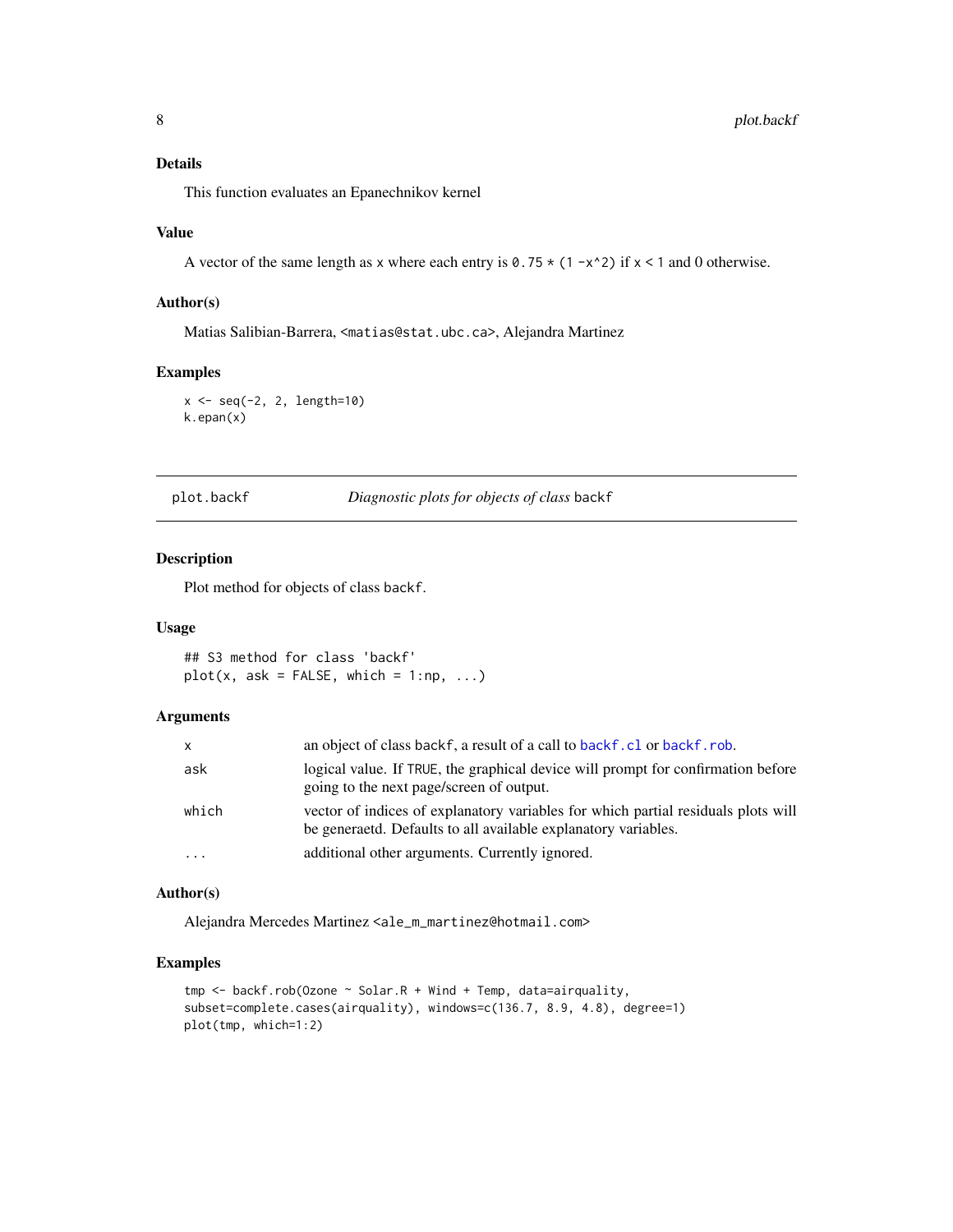<span id="page-8-0"></span>

## Description

This function returns the fitted values given the covariates of the original sample under an additive model using the classical or robust backfitting approach computed with [backf.cl](#page-1-1) or [backf.rob](#page-3-1).

## Usage

```
## S3 method for class 'backf'
predict(object, ...)
```
#### Arguments

| object | an object of class backf, a result of a call to backf.cl or backf.rob. |
|--------|------------------------------------------------------------------------|
| .      | additional other arguments. Currently ignored.                         |

## Value

A vector of fitted values.

#### Author(s)

Alejandra Mercedes Martinez <ale\_m\_martinez@hotmail.com>

|  | print.backf | Print a Marginal Integration procedure |  |
|--|-------------|----------------------------------------|--|
|--|-------------|----------------------------------------|--|

## Description

The default print method for a backf object.

## Usage

```
## S3 method for class 'backf'
print(x, \ldots)
```
## Arguments

|   | an object of class backf, a result of a call to backf.cl or backf.rob. |
|---|------------------------------------------------------------------------|
| . | additional other arguments. Currently ignored.                         |

## Value

A real number.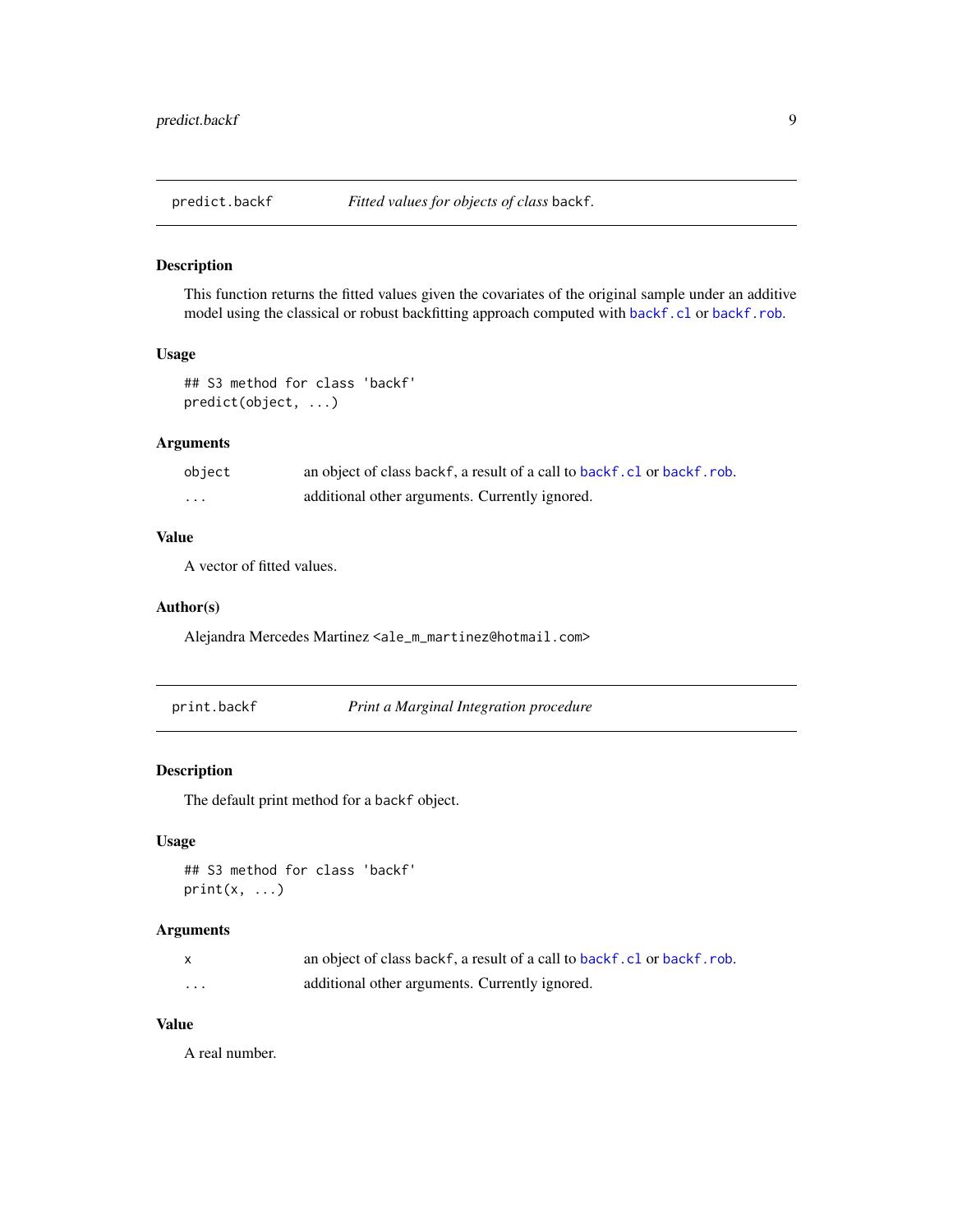## <span id="page-9-0"></span>Author(s)

Alejandra Mercedes Martinez <ale\_m\_martinez@hotmail.com>

psi.huber *Derivative of Huber's loss function.*

## Description

This function evaluates the first derivative of Huber's loss function.

#### Usage

psi.huber(r, k = 1.345)

## Arguments

| a vector of real numbers    |
|-----------------------------|
| a positive tuning constant. |

#### Details

This function evaluates the first derivative of Huber's loss function.

## Value

A vector of the same length as x.

#### Author(s)

Matias Salibian-Barrera, <matias@stat.ubc.ca>, Alejandra Martinez

## Examples

x <- seq(-2, 2, length=10) psi.huber( $r=x$ ,  $k = 1.5$ )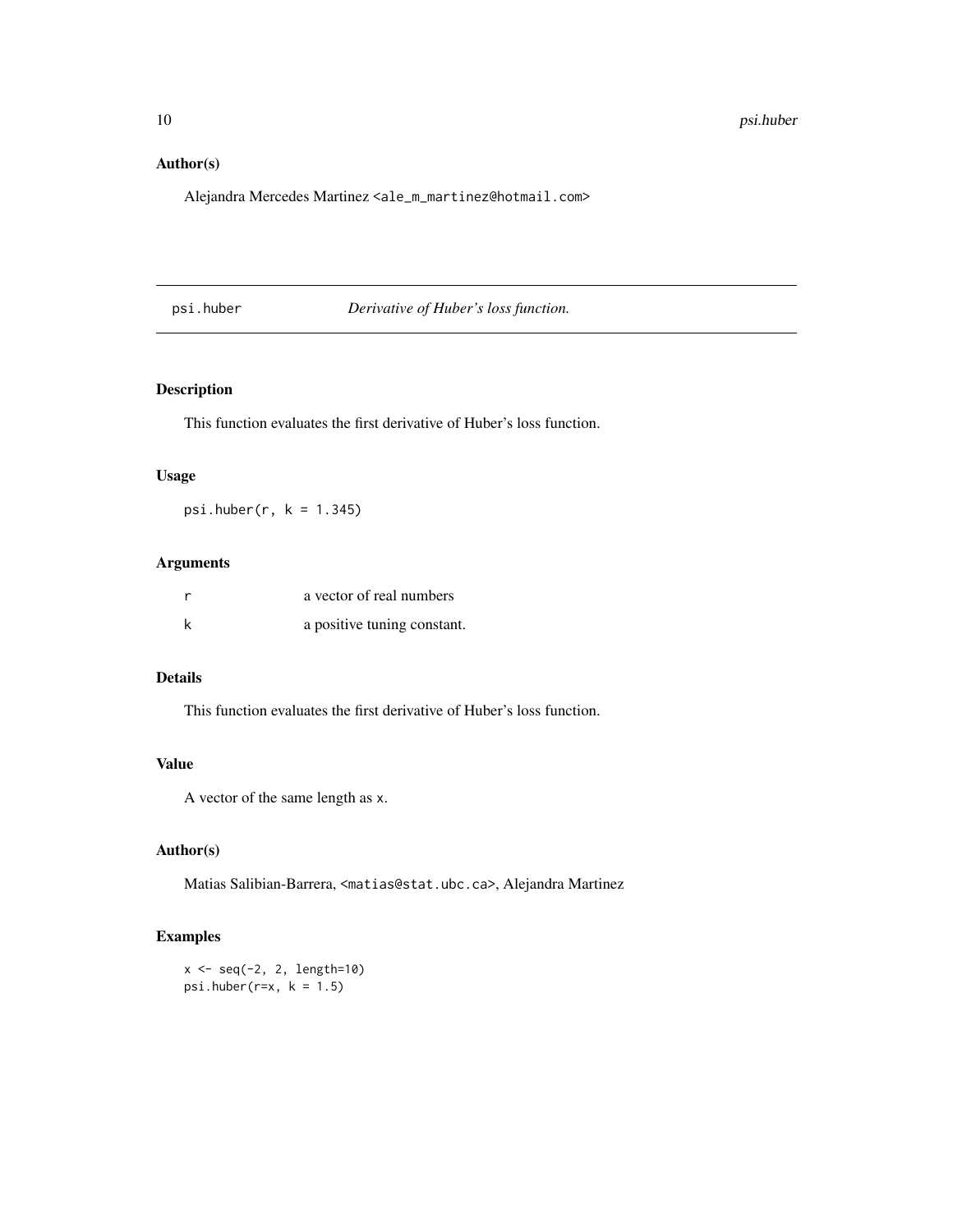<span id="page-10-0"></span>

## Description

This function evaluates the first derivative of Tukey's bi-square loss function.

#### Usage

psi.tukey( $r$ ,  $k = 4.685$ )

## Arguments

|   | a vector of real numbers    |
|---|-----------------------------|
| k | a positive tuning constant. |

## Details

This function evaluates the first derivative of Tukey's bi-square loss function.

#### Value

A vector of the same length as x.

#### Author(s)

Matias Salibian-Barrera, <matias@stat.ubc.ca>, Alejandra Martinez

#### Examples

x <- seq(-2, 2, length=10) psi.tukey( $r=x$ ,  $k = 1.5$ )

residuals.backf *Residuals for objects of class* backf

## Description

This function returns the residuals of the fitted additive model using the classical or robust backfitting estimators, as computed with [backf.cl](#page-1-1) or [backf.rob](#page-3-1).

#### Usage

```
## S3 method for class 'backf'
residuals(object, ...)
```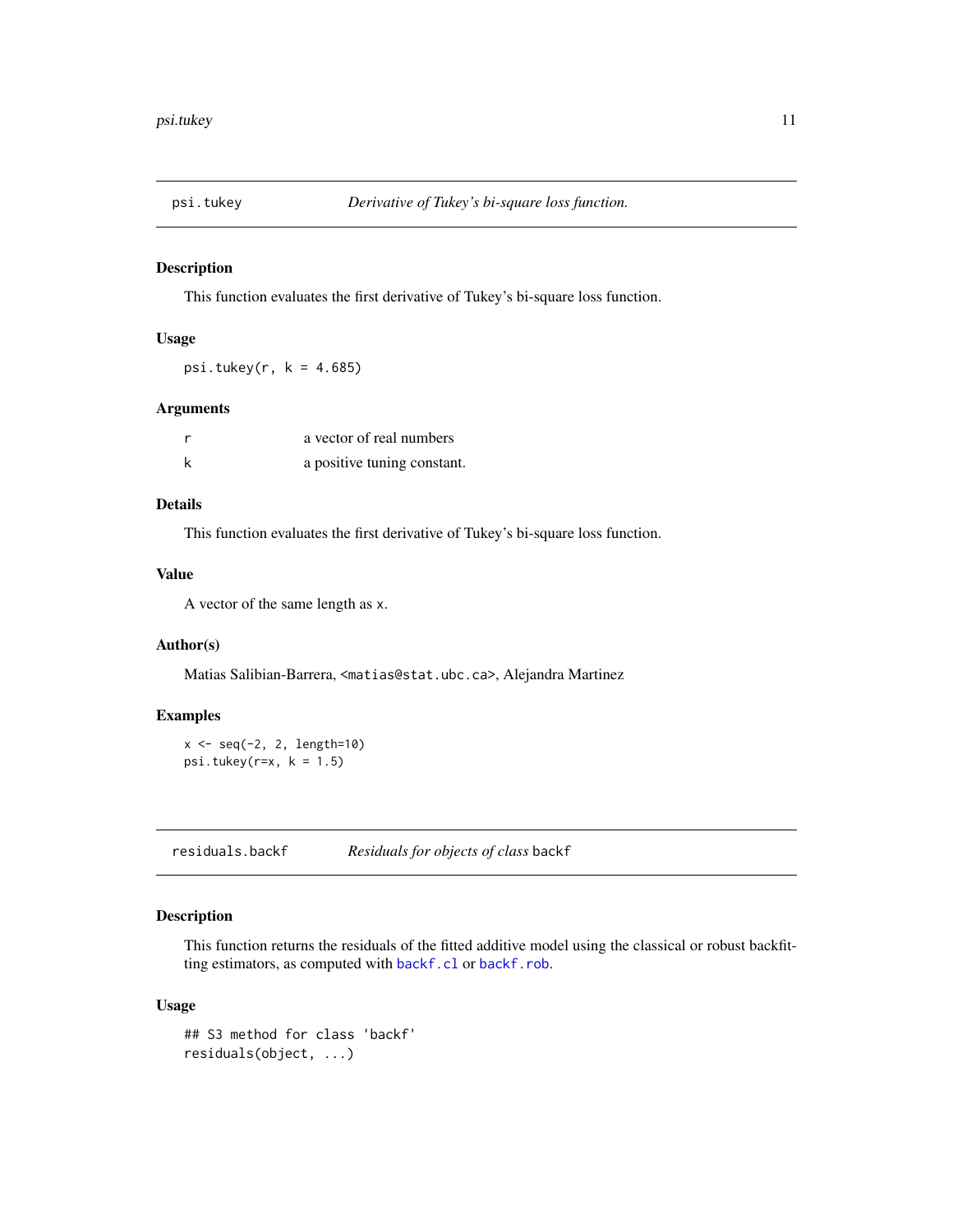<span id="page-11-0"></span>12 summary.backf

## Arguments

| object   | an object of class backf, a result of a call to backf.cl or backf.rob. |
|----------|------------------------------------------------------------------------|
| $\cdots$ | additional other arguments. Currently ignored.                         |

## Value

A vector of residuals.

#### Author(s)

Alejandra Mercedes Martinez <ale\_m\_martinez@hotmail.com>

summary.backf *Summary for additive models fits using backfitting*

## Description

Summary method for class backf.

## Usage

## S3 method for class 'backf' summary(object, ...)

## Arguments

| object | an object of class backf, a result of a call to backf.cl or backf.rob. |
|--------|------------------------------------------------------------------------|
| .      | additional other arguments. Currently ignored.                         |

#### Details

This function returns the estimation of the intercept and also the five-number summary and the mean of the residuals for both classical and robust estimators. For the classical estimator, it also returns the R-squared. For the robust estimator it returns a robust version of the R-squared and the estimate of the residual standard error.

## Author(s)

Alejandra Mercedes Martinez <ale\_m\_martinez@hotmail.com>